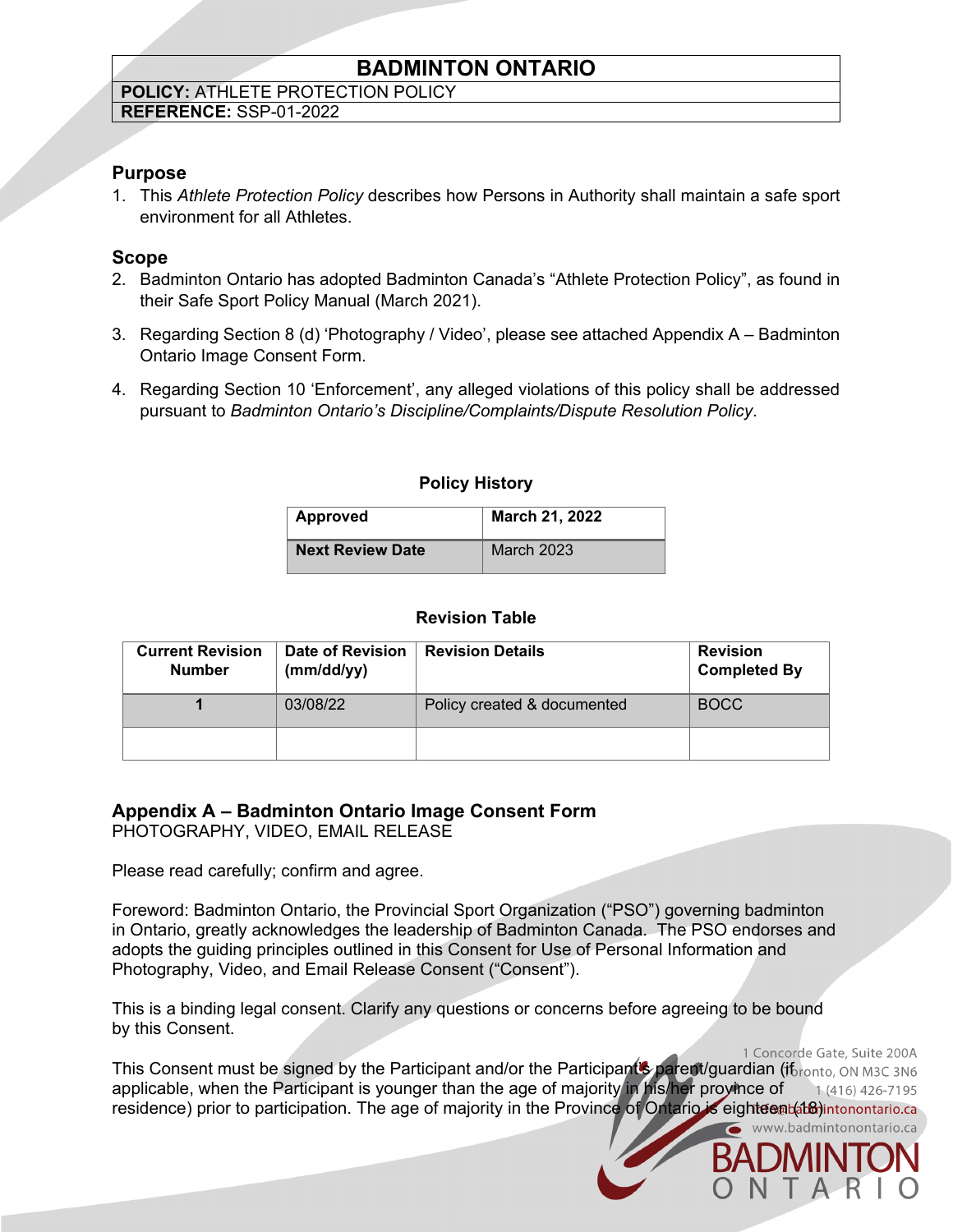# **Badminton Ontario**

#### **POLICY:** TEAM SELECTION POLICY **REFERENCE:** SSP-08-2022

years old. The Participant agrees to be bound by and acknowledges the terms set out in this Consent . When applicable, the Participant's parent/guardian acknowledges and agrees to the terms on behalf of the Participant and references in this document to the Participant agreeing to or acknowledging a risk or term is understood to be referring to the Participant's parent/guardian agreeing to or acknowledging the risk or term on behalf of the Participant.

#### PERSONAL INFORMATION

The personal information provided at registration will be used for the purposes reasonably associated with badminton activities conducted by the Club, District Member Association, Provincial Sport Organization (Badminton Ontario), and/or National Sport Organization (Badminton Canada). These purposes include national, provincial, and regional event registration, insurance coverage, certification, training and competition event participation, competition result publication, and:

2.1 Compiling statistical reports;

2.2 Reporting non-identifying, demographic and participation statistics to funders, sponsors, and other authorized third parties;

2.3 Making direct contact with registrants, volunteers, and staff as necessary for the operations of the Club, District Member Association, Provincial Sport Organization (Badminton Ontario), and/or National Sport Organization (Badminton Canada).

Some of the information you provide will be used by Badminton Ontario and/or passed on to Badminton Canada for purposes including association registration, insurance coverage, and:

3.1 Ensuring participants train and compete in age appropriate disciplines;

3.2 Ensuring athlete eligibility for selection to teams;

3.3 Establishing pertinent records and baseline performance data to assist coaching decisions in a national team competitive training setting;

3.4 Reporting and publishing name, certification level, gender, club/district affiliation on Badminton Ontario and/or Badminton Canada web pages, news releases, notices, and reports.

The personal information collected will include the name, gender, year of birth, contact information, club affiliation, and various certifications as required for the registrants role.

Additional personal information may be collected from time to time. Consent for the use of this personal information my be inferred where its uses are obvious and it have been voluntarily provided. When not obvious, the purpose for collection will be provided prior to, or at the time of collection; either orally or in writing.

Complete texts of the Privacy Policy may be found on the Badminton Ontario website at: [https://badmintonontario.ca/wp-content/uploads/2020/08/BADMINTON-ONTARIO-Privacy-](https://badmintonontario.ca/wp-content/uploads/2020/08/BADMINTON-ONTARIO-Privacy-Policy.pdf)[Policy.pdf](https://badmintonontario.ca/wp-content/uploads/2020/08/BADMINTON-ONTARIO-Privacy-Policy.pdf)